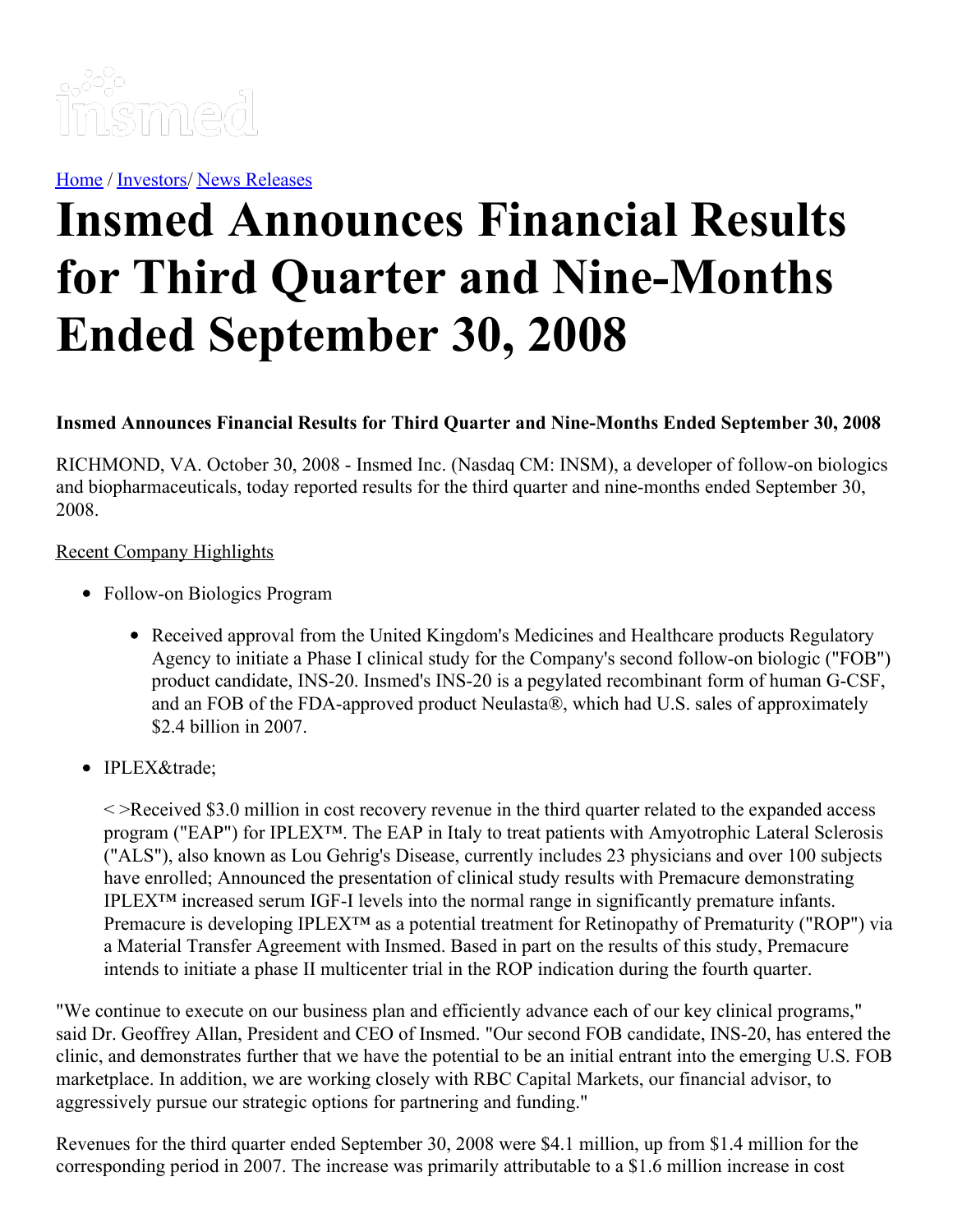recovery revenue from our EAP to treat patients with ALS in Italy and the grant receipt of \$1.0 million from the Muscular Dystrophy Association supporting the IPLEX™ Phase 2 Myotonic Muscular Dystrophy ("MMD") trial.

The net loss for the third quarter of 2008 was \$2.2 million or \$0.02 per share, compared with a net loss of \$3.9 million or \$0.03 per share in the third quarter of 2007. This \$1.7 million reduction was primarily attributable to the \$2.7 million increase in revenues, which was offset by a \$438,000 increase in total expenses, a \$434,000 increase in net interest expense and the realization of a \$54,000 non-cash loss on investments.

The \$438,000 increase in total expenses was due to a \$395,000 increase in research and development ("R&D expenses") and a \$43,000 decrease in selling, general and administrative expenses ("SG&A Expenses").

The higher R&D Expenses were due largely to increased clinical trial activity in the current quarter compared to last year as our phase 2 IPLEX™ MMD trial continues to progress. SG&A Expenses were consistent quarter over quarter. Interest income for the current quarter of \$78,000 was \$292,000 lower than the corresponding quarter of 2007 due to a combination of the lower interest rate environment and a lower average cash balance. Interest expense of \$301,000 was \$142,000 higher than the same quarter in 2007 due to an increase in the debt discount amortization resulting from the quarterly payment of our 2005 convertible notes, which began in March 2008. The loss on investments arises from the write-down of our investment in Napo. This investment, which was funded by a milestone payment from Napo, was recorded as part of our agreement with Napo in 2007.

For the nine months ended September 30, 2008, revenues totaled \$8.8 million, up from \$5.3 million in the first nine months of 2007. Consistent with the third quarter results, the increase was primarily attributable to a \$4.5 million improvement in cost recovery from our EAP to treat patients with ALS in Italy and the grant receipt of \$1.0 million from the Muscular Dystrophy Association supporting the IPLEX™ MMD trial. This was partially offset by the absence of license income from Napo and the revenues lost from our withdrawal of IPLEX™ in the short stature market pursuant to the terms of our settlement agreement with Genentech Inc. and Tercica Inc., entered into in 2007.

The net loss for the nine months ended September 30, 2008 was \$11.7 million, or \$0.10 per share, compared to \$16.7 million, or \$0.15 per share, for the first nine months of 2007. Year-over-year, R&D Expenses increased to \$15.8 million for the first nine months of 2008, from \$14.4 million during the same period last year, reflecting an overall increase in clinical trial activity for our FOB and IPLEX™ programs. SG&A Expenses fell to \$3.7 million for the first nine months of 2008 from \$7.4 million a year earlier due to the elimination of litigation expenses following the March 2007 settlement and the removal of commercial expenses associated with our business restructuring plan.

Interest income for the first nine months of 2008 of \$453,000 was a reduction from the \$895,000 earned in the same period of 2007. Interest expense increased to \$983,000 in the most recent nine month period from \$465,000 during the corresponding period of 2007. The same factors effecting the third quarter interest movements impacted the year to date figures. The \$500,000 loss on investments represents the full write down of the Napo investment during the first nine months of 2008.

As of September 30, 2008, we had total cash, cash equivalents and short-term investments on hand of \$5.8 million, compared to \$16.5 million on hand as of December 31, 2007. The \$10.7 million decrease in cash, cash equivalents and short-term investments primarily reflects the use of \$9.1 million for operating activities and a \$1.7 million principal repayment of our 2005 convertible notes, which began on March 1, 2008.

Conference Call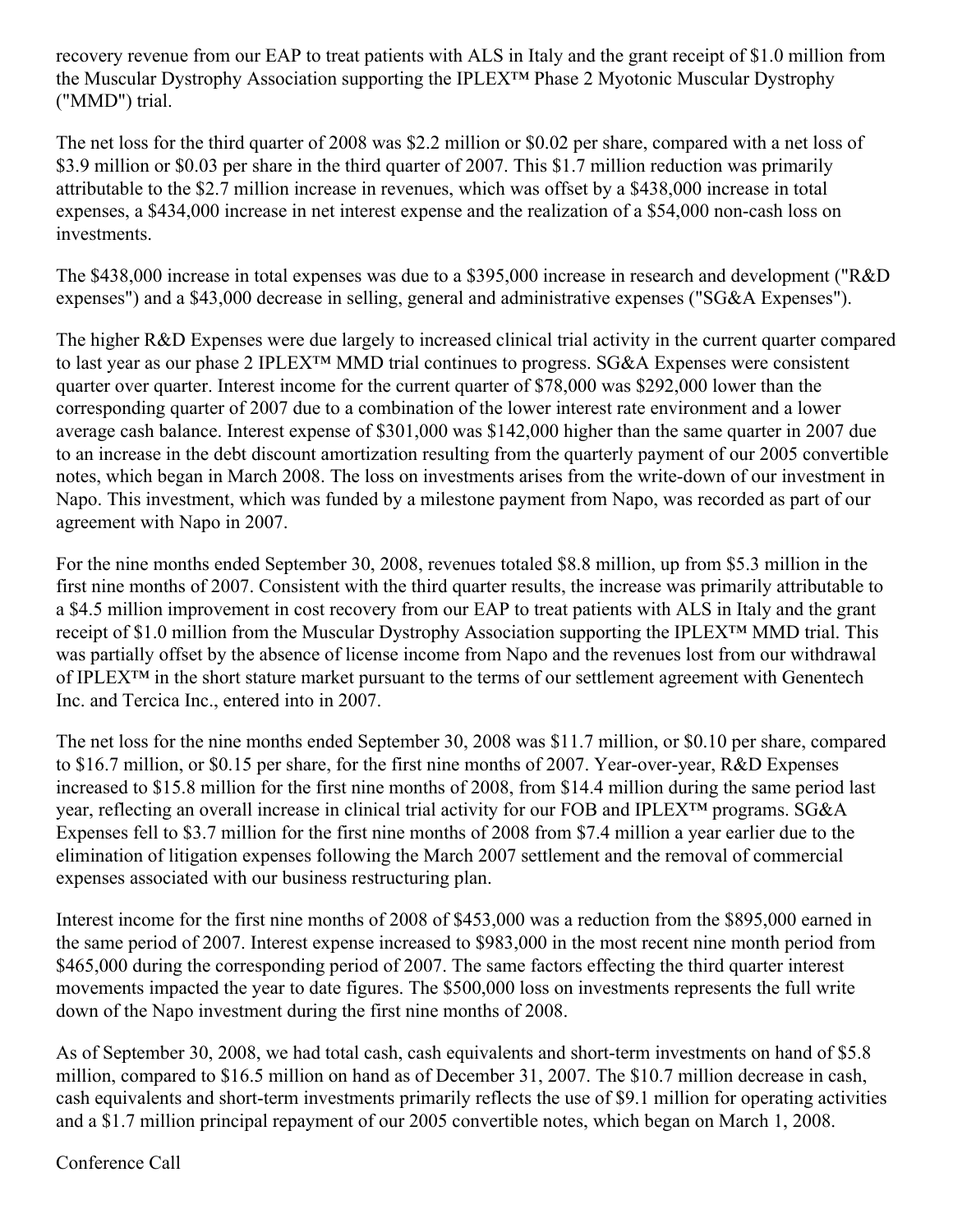To participate in today's 8:30 AM ET live conference call, please dial 866-831-6270 (U.S. callers) or 617- 213-8858 (international callers), and provide passcode 95924014. A live webcast of the call will also be available at:

<http://phx.corporate-ir.net/playerlink.zhtml?c=122332&s=wm&e=2000938> Please allow extra time prior to the webcast to register, download and install any necessary audio software.

The webcast will be archived for 30 days, and a telephone replay of the call will be available for seven days beginning today at 10:30 AM ET at 888-286-8010 (U.S. callers) or 617-801-6888 (international callers), using passcode 69712597.

### About Insmed

Insmed Inc. is a biopharmaceutical company with unique protein process development and manufacturing experience and a proprietary protein platform aimed at niche markets with unmet medical needs. For more information, please visit www.insmed.com.

## Forward-Looking Statements

This release contains forward-looking statements which are made pursuant to provisions of Section 21E of the Securities Exchange Act of 1934. Investors are cautioned that such statements in this release, including statements relating to planned clinical study design, regulatory and business strategies, plans and objectives of management and growth opportunities for existing or proposed products, constitute forward-looking statements which involve risks and uncertainties that could cause actual results to differ materially from those anticipated by the forward-looking statements. The risks and uncertainties include, without limitation, risks that product candidates may fail in the clinic or may not be successfully marketed or manufactured, the FOB market in the United States may be slow to develop or never develop, government regulation of the FOB market (in foreign countries and possibly in the United States) could be onerous or slow in developing or never develop, we may lack financial resources to complete development of product candidates or to fund the ongoing operations of the Company, the FDA may interpret the results of studies differently than us, competing products may be more successful, demand for new pharmaceutical products may decrease, the biopharmaceutical industry may experience negative market trends, our entrance into the FOB market may be unsuccessful, we may be unable to secure an appropriate business partner for our follow-on biologics business, our common stock could be delisted from the Nasdaq Capital Market and other risks and challenges detailed in our filings with the U.S. Securities and Exchange Commission, including our Quarterly Report on Form 10-Q for the quarter ended June 30, 2008 and our Annual Report on Form 10-K for the year ended December 31, 2007. Readers are cautioned not to place undue reliance on any forward-looking statements which speak only as of the date of this release. We undertake no obligation to publicly release the results of any revisions to these forward-looking statements that may be made to reflect events or circumstances that occur after the date of this release or to reflect the occurrence of unanticipated events.

Investor Relations Contact: Brian Ritchie - FD 212-850-5683 [brian.ritchie@fd.com](mailto:brian.ritchie@fd.com)

Corporate Communications Contact: John Procter - Gibraltar Associates 202-879-5808 [jprocter@gibraltar-llc.com](mailto:jprocter@gibraltar-llc.com)